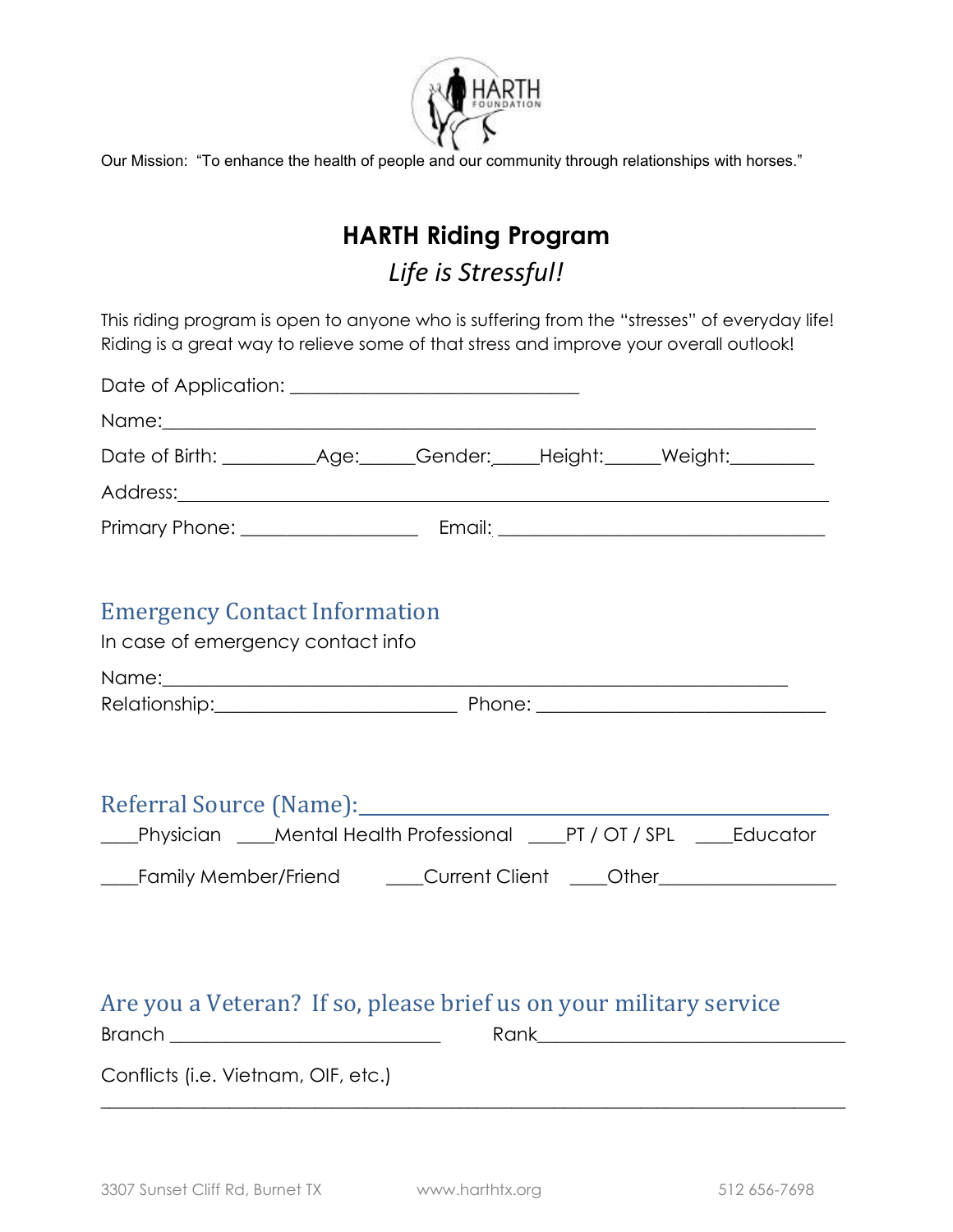# Client Symptoms:

Rate any symptoms using a scale of 1 to 10 where 1 is very minimal and 10 is extreme.

| Depression<br>Anxiety<br><b>Stress</b>                                                                     | 1 2 3 4 5 6 7 8 9 10<br>1 2 3 4 5 6 7 8 9 10<br>1 2 3 4 5 6 7 8 9 10 |
|------------------------------------------------------------------------------------------------------------|----------------------------------------------------------------------|
| Past Equine Experience<br>I am a returning client _____ Yes _____ No If yes, when?________________________ |                                                                      |
| I am a new client but have previous riding experience _______ Yes _____ No                                 |                                                                      |
|                                                                                                            |                                                                      |
| Riding Experience: (Circle all that apply)<br>Western English Dressage Trail Pleasure Competitive          |                                                                      |
| <b>Client Goals</b>                                                                                        |                                                                      |
|                                                                                                            |                                                                      |
|                                                                                                            |                                                                      |
|                                                                                                            |                                                                      |
|                                                                                                            |                                                                      |
|                                                                                                            |                                                                      |

**Signature of client Date**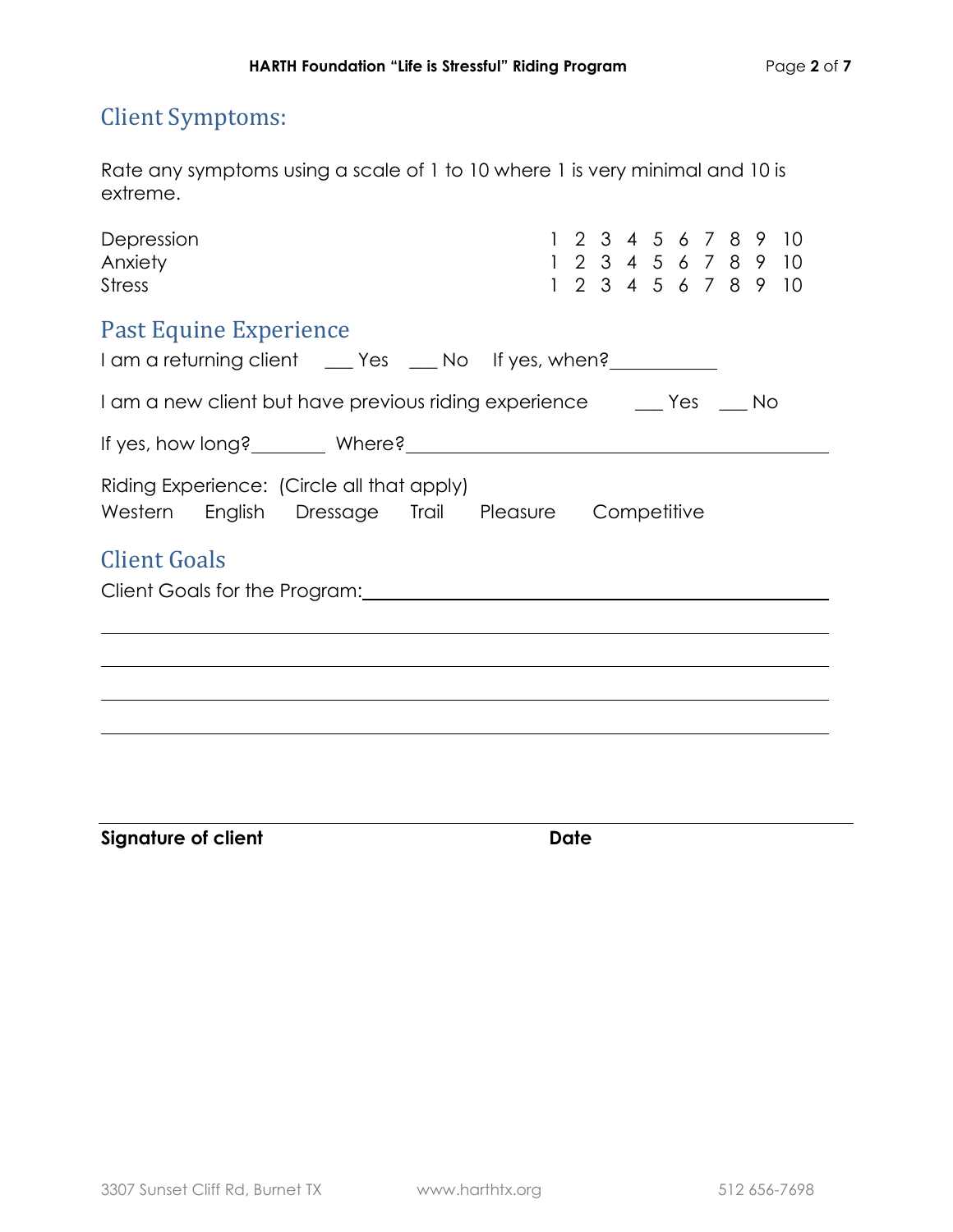# Center Policies & Procedures

- **Weight Requirements.** Horse selections are based on safety, horse size, temperament, and lesson objectives. For mounted activities, rider and tack may not exceed 250 pounds.
- **Age Requirements.** Minimum age to participate is 9 years old.
- **Safety Requirements.** Individuals may be precluded from participating in equine activities if any of the following occur (at the discretion of the instructor):
	- o The client's physical condition is exacerbated in any way by participation in equine activities.
	- o An appropriate horse is no longer available.
	- o The client's behavior poses safety concerns to the client, staff, volunteer(s) and/or horse.
- **Payment Policy.** Payment is due in advance of scheduling your session.
	- o Payment may be made on our website or in person by check or cash.
- **Cancellation Policy.** If you must cancel an appointment, please contact your instructor at least 24 hours in advance.
- **Weather Policy.**
	- o Classes are automatically cancelled in the event of a National Weather Service Warning for Burnet County at the time of the scheduled session.
	- o In the event of a class cancellation due to inclement weather, HARTH FOUNDATION will notify the client by phone. It is the responsibility of the client to ensure that HARTH FOUNDATION has a current phone number for notification purposes.
- **Client Documentation.** Clients will be required to sign a variety of forms, including but not limited to a photo release, liability release, emergency contact info and attending physician forms, PRIOR to participation in equine activities.

### Rules of Participation.

- All clients are required to wear an ASTM-SEI approved helmet during all mounted activities. Approved helmets are provided by HARTH FOUNDATION for client use.
- Clients should dress appropriately for equine activities. This includes boots, long pants and weather appropriate attire.
- Unsupervised children are not allowed at HARTH FOUNDATION. Children must be supervised at all times while on HARTH FOUNDATION premises.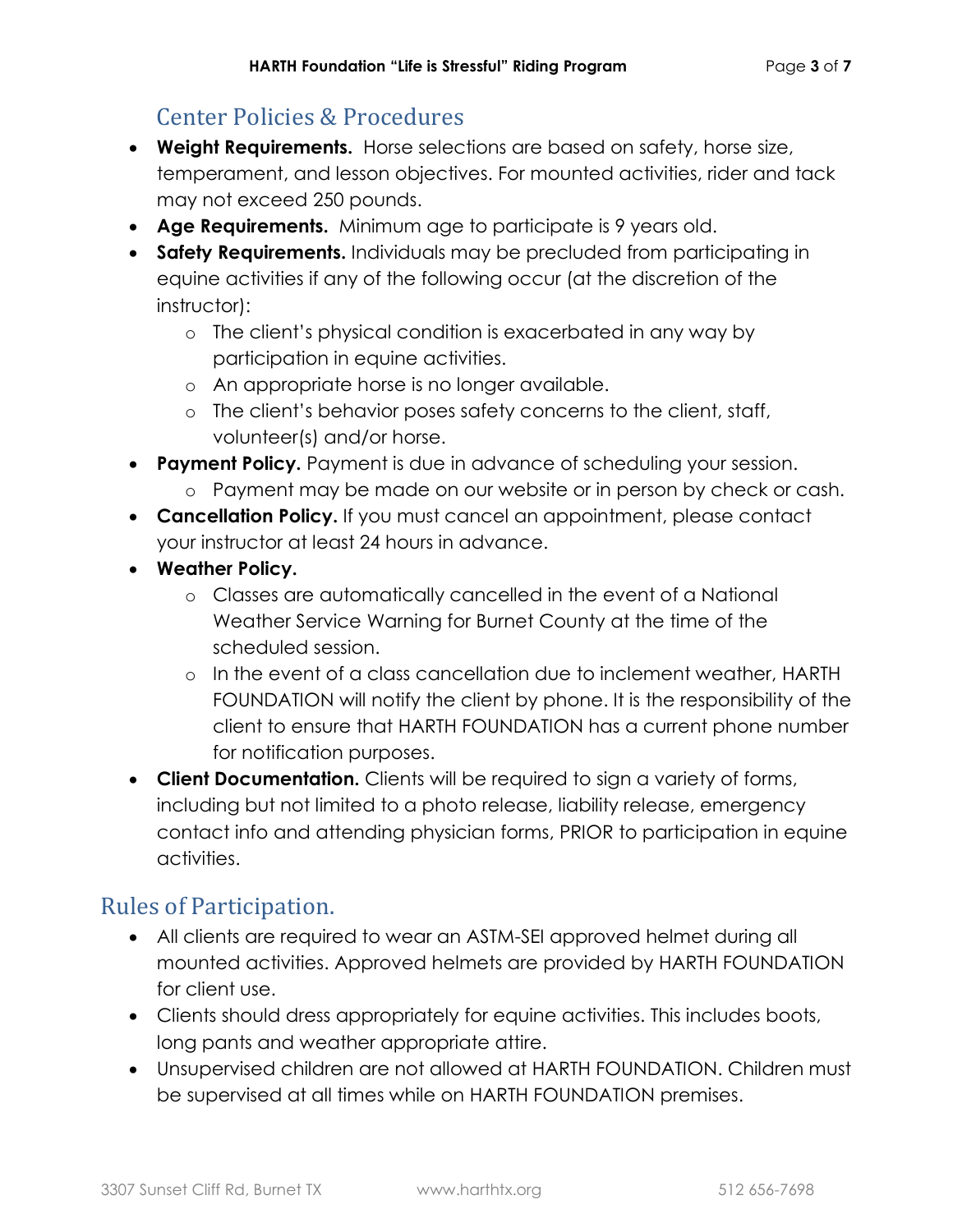- PERSONAL PETS ARE NOT ALLOWED ON HARTH FOUNDATION PREMISES, with the exception of service animals.
- NO SMOKING ON HARTH FOUNDATION PREMISES.
- Clients and participants will not bring alcohol or drugs onto HARTH FOUNDATION premises or be under the influence of alcohol or drugs while on the premises.
- NO WEAPONS of any kind are permitted on HARTH FOUNDATION premises.
- **Changes in Medical Condition.** Should a significant change in the client's condition occur at any time, a physician's statement/release for equine activities may be requested at the discretion of the instructor. It is the responsibility of the client to inform HARTH FOUNDATION staff of any significant changes in the client's condition.
- **Private Property.** HARTH FOUNDATION is private property. There is no admittance outside of operating hours unless prior authorization has been received.
- **Never hand feed the horses.**

#### **WARNING**

UNDER TEXAS LAW (CHAPTER 87, CIVIL PRACTICE AND REMEDIES CODE), A FARM ANIMAL PROFESSIONAL IS NOT LIABLE FOR AN INJURY TO OR THE DEATH OF A PARTICIPANT IN FARM ANIMAL ACTIVITIES RESULTING FROM THE INHERENT RISKS OF FARM ANIMAL ACTIVITIES.

#### **VIOLATION OF ANY OF THESE RULES MAY RESULT IN IMMEDIATE TERMINATION FFROM THE PROGRAM.**

I have read, understand and agree to follow the policies and procedures set forth by *HARTH FOUNDATION.*

Signature of client National Contract Date Date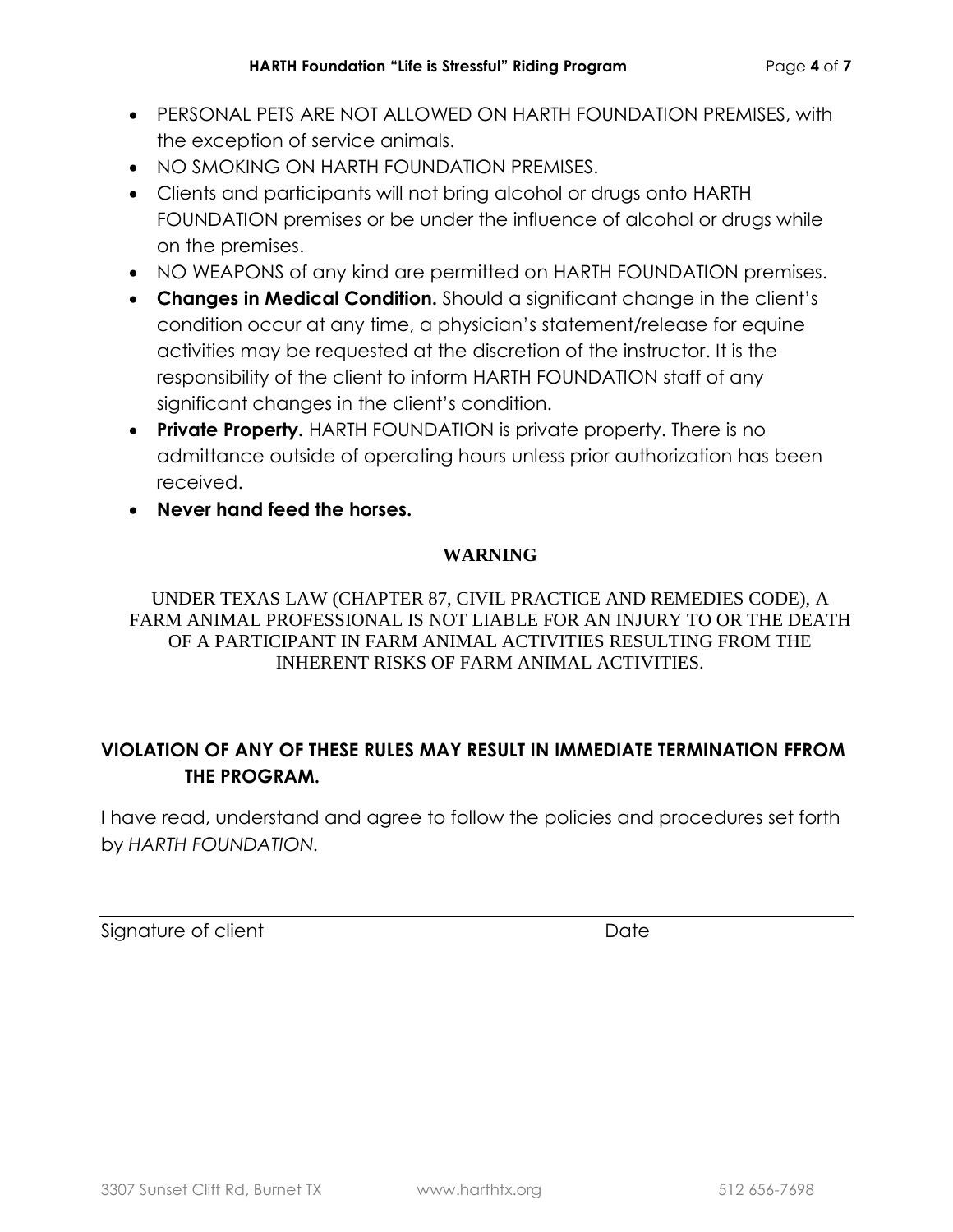### **Medical Conditions Disclosure**

Equine activities, including horse back riding, can pose a serious danger to people with underlying health conditions that could be worsened by the movement of the horse, being thrown or falling off a horse, getting knocked or kicked by a horse, etc.

Do you have any medical conditions that can be impacted by the activities involved in equine activities? Some examples include, but are not limited to:

- Osteoporosis
- Taking blood thinners
- Weak joints
- Previous head trauma
- $\bullet$  Etc.

 $\Box$  Yes, I have a condition that might be impacted by these activities. Please describe.

\_\_\_\_\_\_\_\_\_\_\_\_\_\_\_\_\_\_\_\_\_\_\_\_\_\_\_\_\_\_\_\_\_\_\_\_\_\_\_\_\_\_\_\_\_\_\_\_\_\_\_\_\_\_\_\_\_\_\_

\_\_\_\_\_\_\_\_\_\_\_\_\_\_\_\_\_\_\_\_\_\_\_\_\_\_\_\_\_\_\_\_\_\_\_\_\_\_\_\_\_\_\_\_\_\_\_\_\_\_\_\_\_\_\_\_\_\_\_

\_\_\_\_\_\_\_\_\_\_\_\_\_\_\_\_\_\_\_\_\_\_\_\_\_\_\_\_\_\_\_\_\_\_\_\_\_\_\_\_\_\_\_\_\_\_\_\_\_\_\_\_\_\_\_\_\_\_\_

\_\_\_\_\_\_\_\_\_\_\_\_\_\_\_\_\_\_\_\_\_\_\_\_\_\_\_\_\_\_\_\_\_\_\_\_\_\_\_\_\_\_\_\_\_\_\_\_\_\_\_\_\_\_\_\_\_\_\_\_

 $\Box$  No, I do not have any conditions that can be made worse by the activities involved with equine activities.

\_\_\_\_\_\_\_\_\_\_\_\_\_\_\_\_\_\_\_\_\_\_\_\_\_\_\_\_\_\_\_\_\_\_\_ \_\_\_\_\_\_\_\_\_\_\_\_\_\_\_\_\_\_\_\_\_\_\_\_\_\_\_\_\_\_\_\_\_

Signature **Printed Name** 

Date

\_\_\_\_\_\_\_\_\_\_\_\_\_\_\_\_\_\_\_\_\_\_\_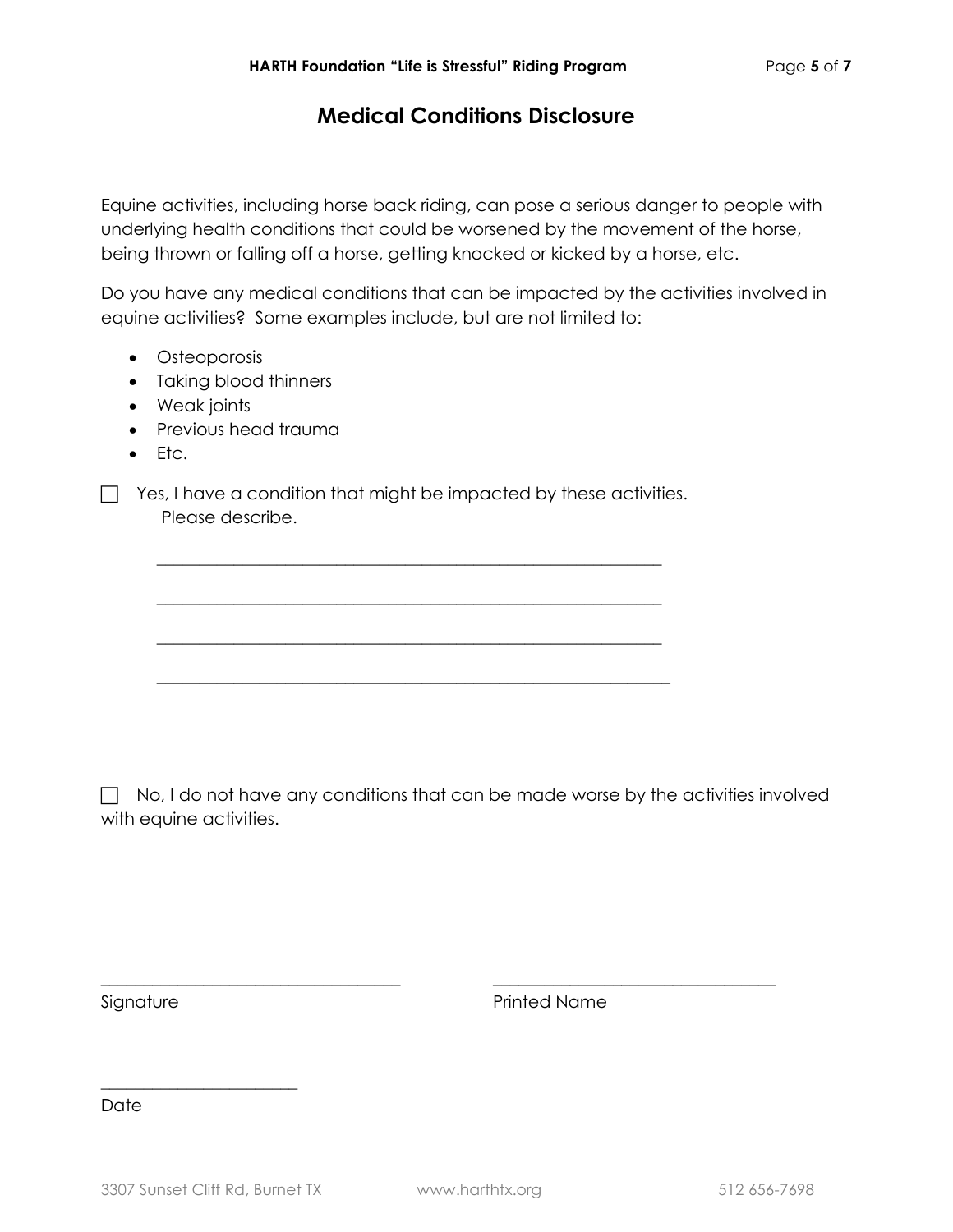## ASSUMPTION OF RISK, WAIVER, AND RELEASE OF LIABILITY

I **Example 20**  $\frac{1}{2}$  **hereafter referred to as "Participant"**, which term includes the parent or legally appointed guardian of a Participant, if the Participant is a minor, am freely and voluntarily seeking to participate and engage in equine activities, (hereafter referred to as "Activity") at facilities or with horses owned or controlled by HARTH Foundation, ATHERTON EQUESTRIAN GROUP, LTD, d/b/a SUNSET CLIFF FARMS, or its agents, owners, or representatives, including ATHERTON ENTERPRISES, LTD., SHERRY A. ATHERTON, LTD., SHERRY ATHERTON and VICTORIA MACNAUGHTON, equine professionals (hereinafter referred to as "Owners").

- *Inherent Risks of Equine Activities/Assumption of Risks.* Participant acknowledges that there are numerous inherent risks of equine activities, whether preparing for, entering, attending, participating in, or leaving the activity. The inherent risks include those dangers and conditions which are an integral part of equine activities, including, *but not limited to*: (a) the propensity of an equine or other animal to behave in ways that may result in injury or death to persons on or around them; (b) the unpredictability of the equine's reaction to sound, sudden movements or unfamiliar objects, persons, or other animals; (c) certain land conditions and hazards, including surface or subsurface conditions; (d) collisions with another animal or object; (e) the potential of a participant to act in a negligent manner that may contribute to injury to the participant or another, including failing to maintain control over the equine or not acting within the participant's ability; or (f) the breakage or failure of tack resulting in a fall or other movement that causes injury to the rider or other persons or animals in the vicinity. *Participant is not relying on Owner to list all possible inherent risks or all risks of participation in the Event*.
- *Participant's Abilities.* Participant has represented to Owner that Participant has the ability to safely engage in the Activity and acknowledges that the Owner has made a reasonable and prudent effort to determine Participant's ability to safely engage in the Activity.
- *Waiver and Release of Liability***.** With full knowledge and appreciation of these and other inherent risks of equine activities, Participant freely and voluntarily assumes the risks of the equine activities involved in any aspect of the Activity. In this connection, Participant also voluntarily agrees to waive any and all rights to sue and hereby releases the Owner, its employees, agents, and representatives from all liability, loss, claims, or causes of action for injury, death, expenses, or damage to person or property resulting from the inherent risks of the Activity, or resulting from any action or inaction by the Owner. **This waiver and release shall be effective even if the injury, death, or damage to person or property is caused by or contributed to by actions or failure to act of the Owner which were negligent or in violation of any applicable law pertaining to equine activities.**
- *Miscellaneous.* Participant agrees that this Assumption of Risk, Waiver, and Release of Liability shall be enforced to the greatest extent permitted by law. If any clause of this Assumption of Risk, Waiver and Release of Liability conflicts with applicable law, only that clause will be null and void, but the remainder shall stay in full force and effect.

#### **WARNING**

UNDER TEXAS LAW (CHAPTER 87, CIVIL PRACTICE AND REMEDIES CODE), A FARM ANIMAL PROFESSIONAL IS NOT LIABLE FOR AN INJURY TO OR THE DEATH OF A PARTICIPANT IN FARM ANIMAL ACTIVITIES RESULTING FROM THE INHERENT RISKS OF FARM ANIMAL ACTIVITIES.

**I have read this Assumption of Risk, Waiver and Release of Liability Agreement. I understand it, and I agree to be fully bound by its terms**.

\_\_\_\_\_\_\_\_\_\_\_\_\_\_\_\_\_\_\_\_\_\_\_\_\_\_\_\_\_\_\_\_\_\_\_\_\_\_\_\_\_\_\_\_\_\_\_\_\_\_\_\_\_\_\_\_\_\_\_\_\_\_\_\_\_\_\_\_\_\_\_\_\_\_\_\_\_\_\_\_\_\_\_\_

**Signature** of Participant **Date**